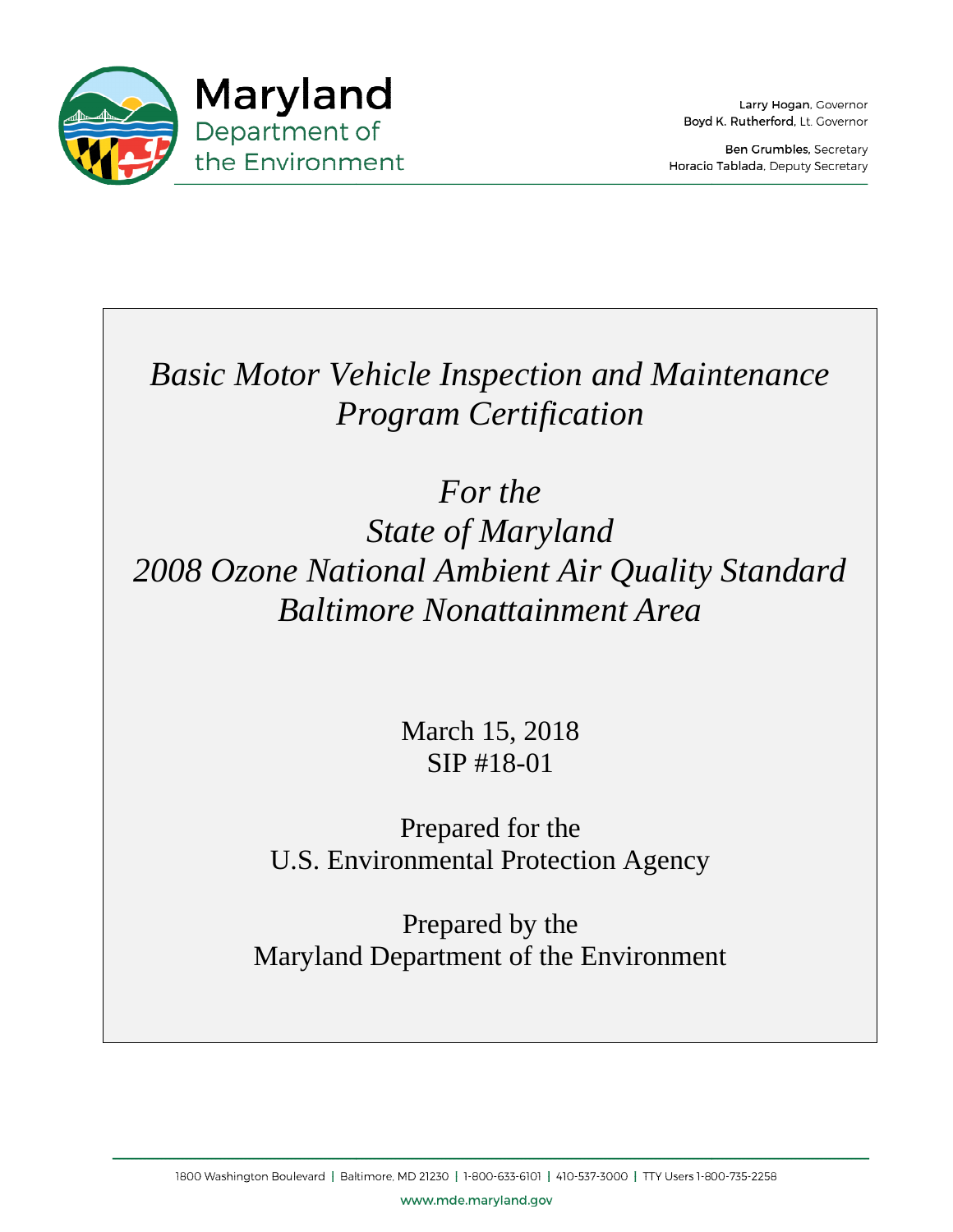Basic Motor Vehicle Inspection and Maintenance Program Certification For the State of Maryland 2008 Ozone NAAQS Baltimore Nonattainment Area

> Maryland Department of the Environment Air and Radiation Administration 1800 Washington Boulevard, Suite 705 Baltimore, Maryland 21230 410-537-3270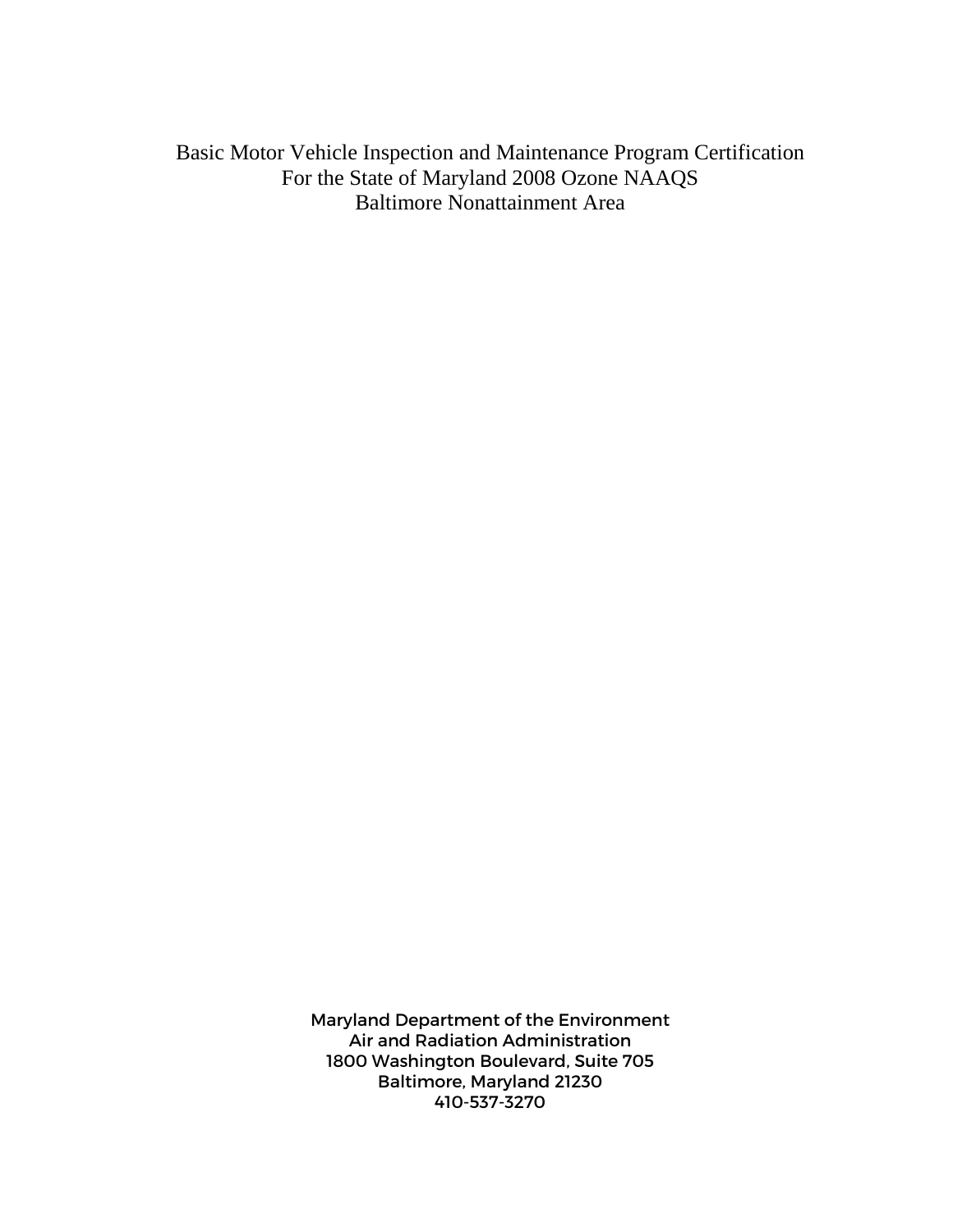**Certification that Maryland's Vehicle Emissions Inspection Program Addresses the Requirements of the 2008 National Ambient Air Quality Standards for Ozone in the Baltimore Ozone Nonattainment Area and Meets the Environmental Protection Agency's Basic Performance Standard for Motor Vehicle Inspection and Maintenance Programs**

### **Purpose**

The State of Maryland attests that the existing Maryland Vehicle Emissions Inspection Program (VEIP) as implemented in the Baltimore, MD ozone nonattainment area addresses the requirements of the 2008 National Ambient Air Quality Standard (NAAQS) for ozone, and meets the U.S. Environmental Protection Agency's (EPA) basic performance standard for motor vehicle inspection and maintenance (I/M) programs.

### **Background**

On July 20, 2012, under the implementation of the 2008 8-hour ozone NAAQS, the Baltimore ozone nonattainment area was designated as moderate. Consistent with the applicable provisions under Clean Air Act (CAA) section 182(b)(4), moderate ozone nonattainment areas with 1990 urbanized populations of 200,000 or more must implement a basic I/M program. EPA determined that Maryland did not submit a State Implementation Plan (SIP) revision for a basic I/M program at the deadline established under the ozone rule, which was July 20, 2015, and subsequently issued a "Finding of Failure to Submit State Implementation Plan Submittals for the 2008 Ozone NAAQS" on February 3, 2017. This document serves to satisfy the requirements of that finding. Maryland is certifying that its existing I/M program meets the 2008 Ozone NAAQS requirements.

#### **Summary of Demonstration**

In compliance with the CAA, EPA established a basic I/M performance standard, consisting of certain program elements that would provide a baseline of emissions reductions to be achieved in a state I/M program. States have the authority to determine the features of their I/M programs, as long as the state program provides the same or greater level of reductions as the performance standard program would provide. States must demonstrate the equivalence by modeling their program, compared to the performance standard program, using EPA's latest mobile source emissions model.

MOVES2014a was used to model both the Baltimore area VEIP and the basic performance standard in 2012, the year of designation of Maryland's nonattainment areas for the 2008 ozone NAAQS; and in 2018, the attainment year of six years following the designation. The modeling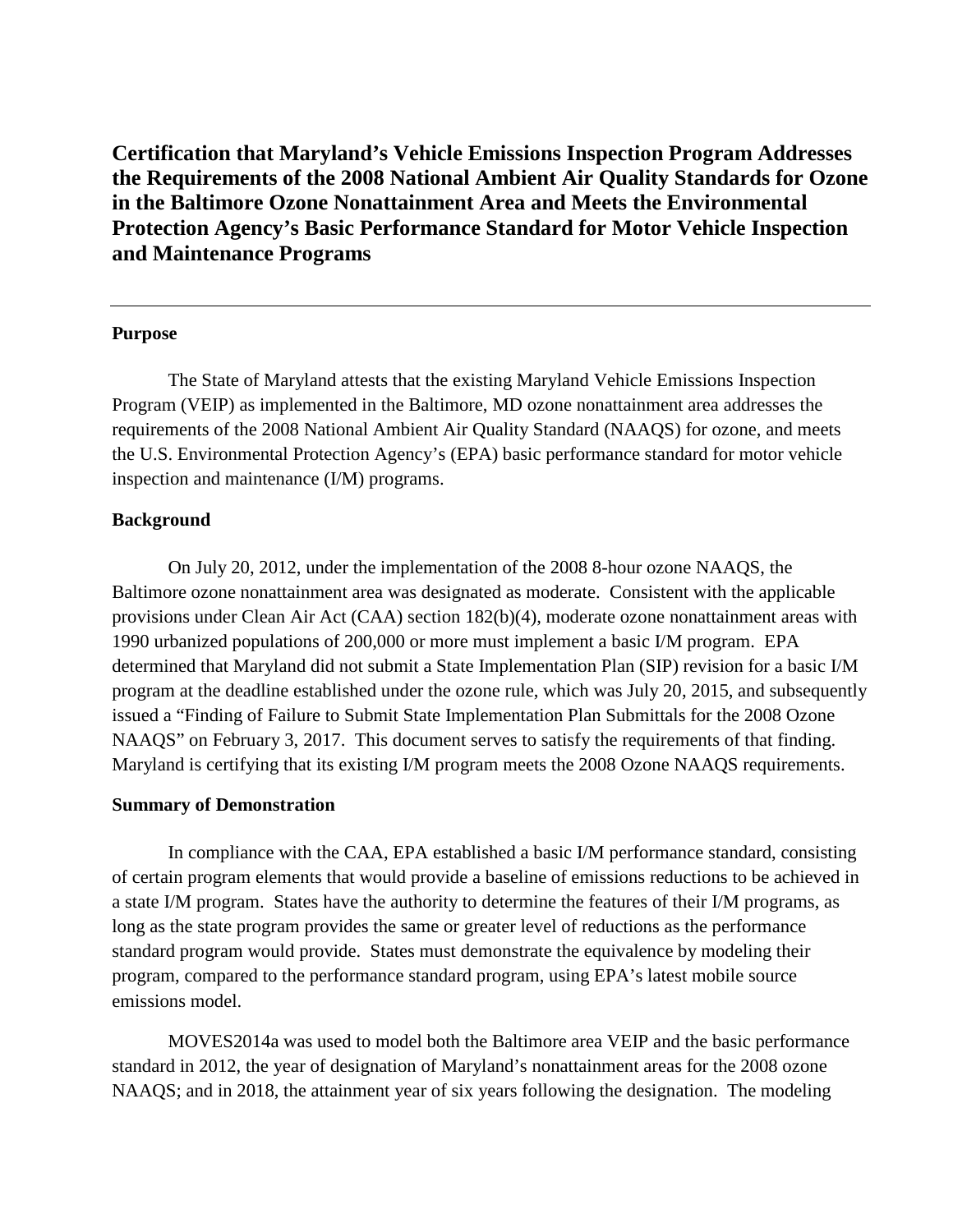demonstrates that the VEIP meets or exceeds the basic performance standard in both years. The modeling results are shown in Table 1.

| 2012 Scenario                                             | $VOC$ (tpd) | $NOx$ (tpd) | $VOC + NOx$ (tpd) |
|-----------------------------------------------------------|-------------|-------------|-------------------|
| Basic Performance Standard                                | 39.940      | 95.970      | 135.910           |
| Baltimore Area VEIP                                       | 38.063      | 92.977      | 131.040           |
| Difference between Basic<br>Performance Standard and VEIP | 1.877       | 2.993       | 4.870             |
| 2018 Scenario                                             | $VOC$ (tpd) | $NOx$ (tpd) | $VOC + NOx$ (tpd) |
| Basic Performance Standard                                | 25.884      | 52.214      | 78.098            |
| Baltimore Area VEIP                                       | 25.153      | 50.738      | 75.891            |
| Difference between Basic<br>Performance Standard and VEIP | 0.731       | 1.476       | 2.207             |

# **Table 1. Modeling results.**

Acronyms: VOC = volatile organic compounds (ozone precursor)  $NOx = nitrogen oxides (ozone precursor)$  $tpd = tons per day$ 

The electronic files containing the modeling inputs are being provided to EPA in a separate transmittal.

# **Attachment**

Attachment A contains proof of proper public notification.